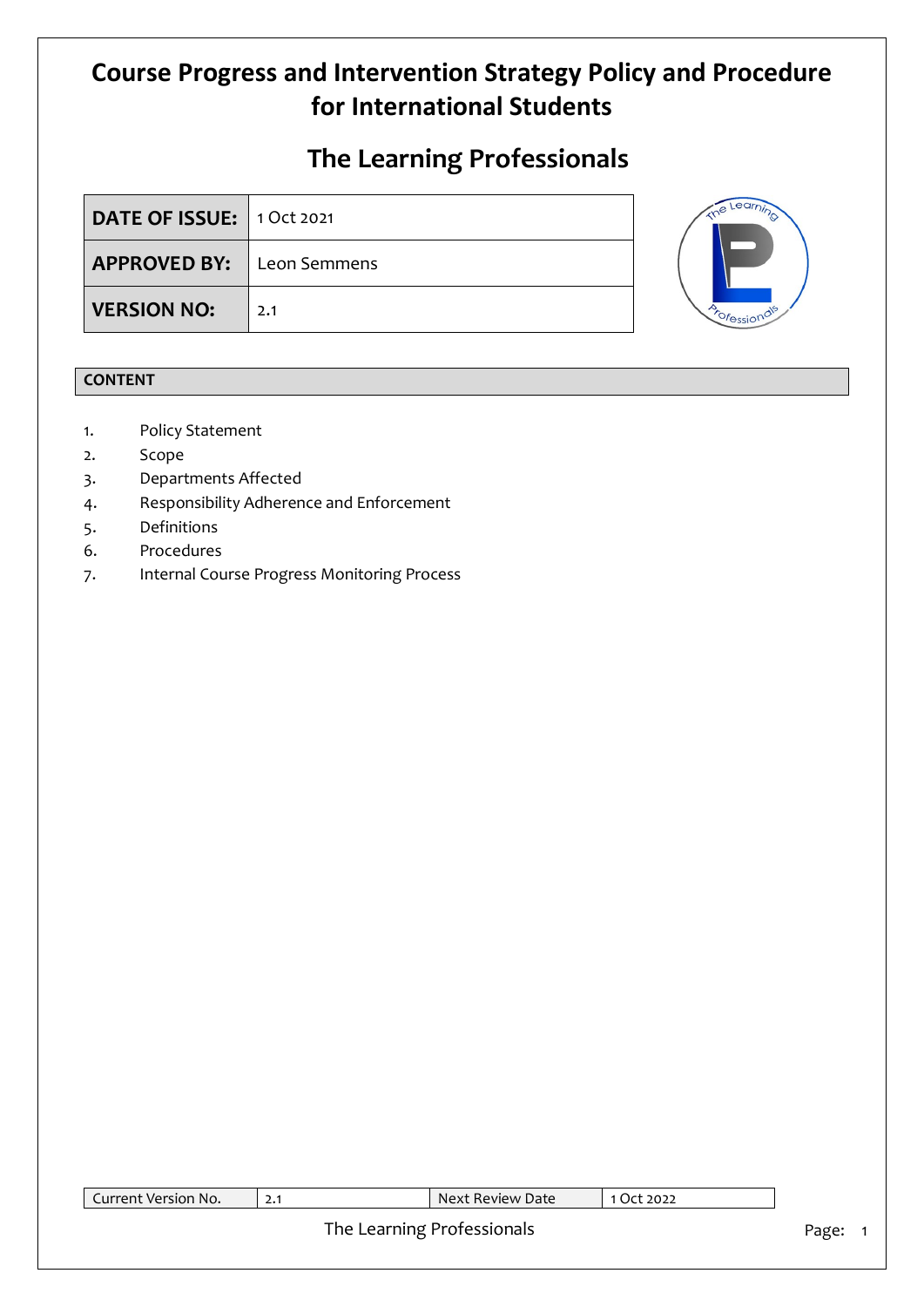## **1. POLICY STATEMENT**

The purpose of this policy is to ensure that international students maintain satisfactory course progress to complete their studies within the expected duration and, where they show any signs of being at risk of not achieving the satisfactory course progress, students intervention and support strategies are implemented to encouraged students to maintain progress to the requirements of their individual training plan and meet performance requirements as defined in the National Code 2018, Standard 8. This policy is made available to all stakeholders on The Learning Professionals website.

#### **2. SCOPE**

The Course Progress and Intervention policy applies to international students enrolled in and studying VET courses at The Learning Professionals.

### **3. DEPARTMENTS AFFECTED**

This Policy applies to Student Support and all Training Departments.

## **4. RESPONSIBILITY, ADHERENCE AND ENFORCEMENT**

The CEO is responsible for this policy ensuring staff, authorised education agents and students are aware of international course progress and intervention strategies available to students at The Learning Professionals.

The RTO Manager is responsible for the implementation of this policy.

The Student Support Staff are responsible for the application of this policy.

### **5. DEFINITIONS**

| Course                  | A vocational qualification offered by The Learning Professionals         |
|-------------------------|--------------------------------------------------------------------------|
| Consecutive             | Not meeting the course progress requirements or alternatively not        |
| unsatisfactory progress | successfully completing or demonstrating competency in at least 50% of   |
|                         | the course progress requirements of a term/study period as defined and   |
|                         | implemented in the training plan                                         |
| Term/study period       | A discrete period of time measures in weeks as specified in Training and |
|                         | Assessment Strategies and training plan                                  |
| <b>Course progress</b>  | Successful completion of units and/or pre-requisite units where the      |
| requirements            | assessments are scheduled in each term and identified in the training    |
|                         | plan. These requirements are used to benchmark against a student's       |
|                         | progress                                                                 |
| The training plan       | specifies competencies to be achieved and when, where and how the        |
|                         | duration for which the units to be delivered. The duration, the course   |
|                         | progress requirements for each term and the progress monitoring          |

| יר חר<br>Review Date<br>$\blacksquare$<br><b>Version</b><br>۱۳<br><b>AV1</b><br>`NO.<br>NΑ<br>en.<br>'XI<br>5022<br>$\sim \cdot$ |
|----------------------------------------------------------------------------------------------------------------------------------|
|----------------------------------------------------------------------------------------------------------------------------------|

## The Learning Professionals **Page: 2** Page: 2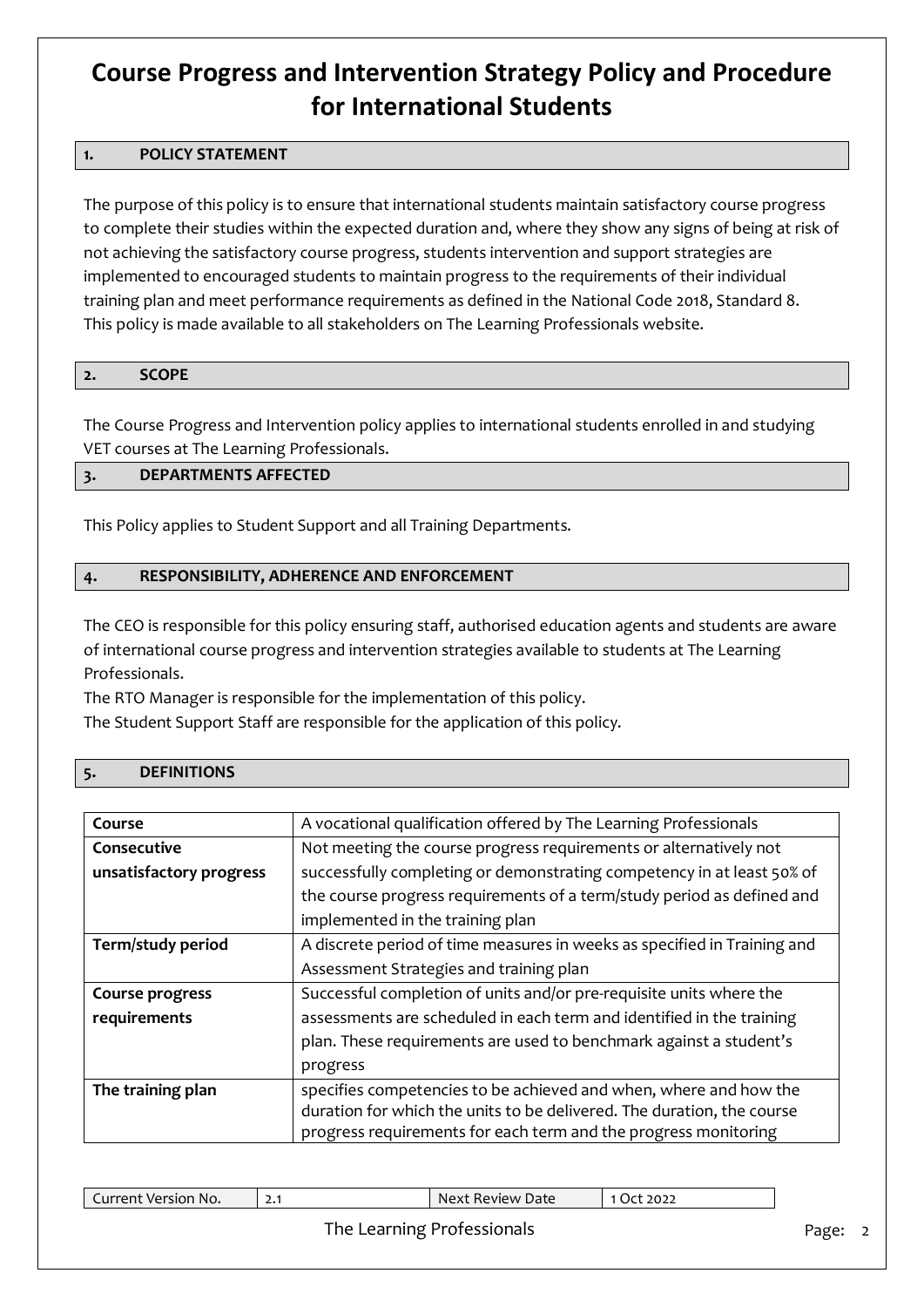|                                | period are also clearly identified. A copy of the training plan is provided                                                                                                                                                                                                                                                                                                                                                                                              |  |  |  |  |
|--------------------------------|--------------------------------------------------------------------------------------------------------------------------------------------------------------------------------------------------------------------------------------------------------------------------------------------------------------------------------------------------------------------------------------------------------------------------------------------------------------------------|--|--|--|--|
|                                | to students on orientation                                                                                                                                                                                                                                                                                                                                                                                                                                               |  |  |  |  |
| Being "at risk"                | Failing to achieve satisfactory course progress requirements occurs<br>when a student does not meet the course progress requirements:<br>completed less than 50% of the terms progress<br>requirements as outlined in their individual training plan<br>is in danger of being unable to complete a course within the<br>expected duration of study as recorded on the PRISMS<br>register after having their program reviewed by the Student<br><b>Support Department</b> |  |  |  |  |
| <b>Intervention strategies</b> | Support plan and activities negotiated with the students who are                                                                                                                                                                                                                                                                                                                                                                                                         |  |  |  |  |
|                                | considered "at risk". Students will be interviewed, supported, and will                                                                                                                                                                                                                                                                                                                                                                                                  |  |  |  |  |
|                                | have a course intervention strategy implemented which may include, but                                                                                                                                                                                                                                                                                                                                                                                                   |  |  |  |  |
|                                | is not limited to academic skills support, additional tutoring, and                                                                                                                                                                                                                                                                                                                                                                                                      |  |  |  |  |
|                                | placement in a more appropriate class to get them back on the right track                                                                                                                                                                                                                                                                                                                                                                                                |  |  |  |  |
|                                | to succeed and achieve satisfactory progress requirements                                                                                                                                                                                                                                                                                                                                                                                                                |  |  |  |  |
| Satisfactory progress          | Students have successfully completed the competencies in 50% or more<br>of the course requirements being scheduled for the term and have not<br>been identified as being"at risk"                                                                                                                                                                                                                                                                                        |  |  |  |  |
| Monitoring                     | An active checking of course progress                                                                                                                                                                                                                                                                                                                                                                                                                                    |  |  |  |  |
| Recording                      | Entering the results of each unit in Student Management system.                                                                                                                                                                                                                                                                                                                                                                                                          |  |  |  |  |

### **6. PROCEDURES**

### **6.1 Recording**

Course progress of individual student is recorded into the Student Management System (SMS) VETtrak by entry of student completion of units within the individual students training plans.

## **6.2 Monitoring**

- 6.2.1 The Learning Professionals monitors each student's progress 4 times yearly, in the months of March, June, Sept and December by reviewing the student's completed units against their individual training plans. To maintain course progress, students are required to have completed at least 50% or more of the term progress requirements as outlined in their individual training plan
- 6.2.2 The Learning Professionals has determined a *student is 'at risk'* of maintaining course progress if they have *completed less than 50%* of the terms progress requirements as outlined in their individual training plan
- 6.2.3 Student Progress reports are downloaded from VETtrak and review by Student support officers to identify *at risk* students

## **6.3 At risk**

6.3.1 During the monitoring of student progress, a student may be identified to be *at risk*. The Student Support officer will invite the student in writing via email to engage in an intervention meeting to discuss intervention strategies, to assist the student to maintain course progress against their individual training plans.

| Lurrent<br>* Version No.<br>xt Review Date:<br>Next<br>2022<br><u></u> |
|------------------------------------------------------------------------|
|------------------------------------------------------------------------|

## The Learning Professionals **Page: 3** Page: 3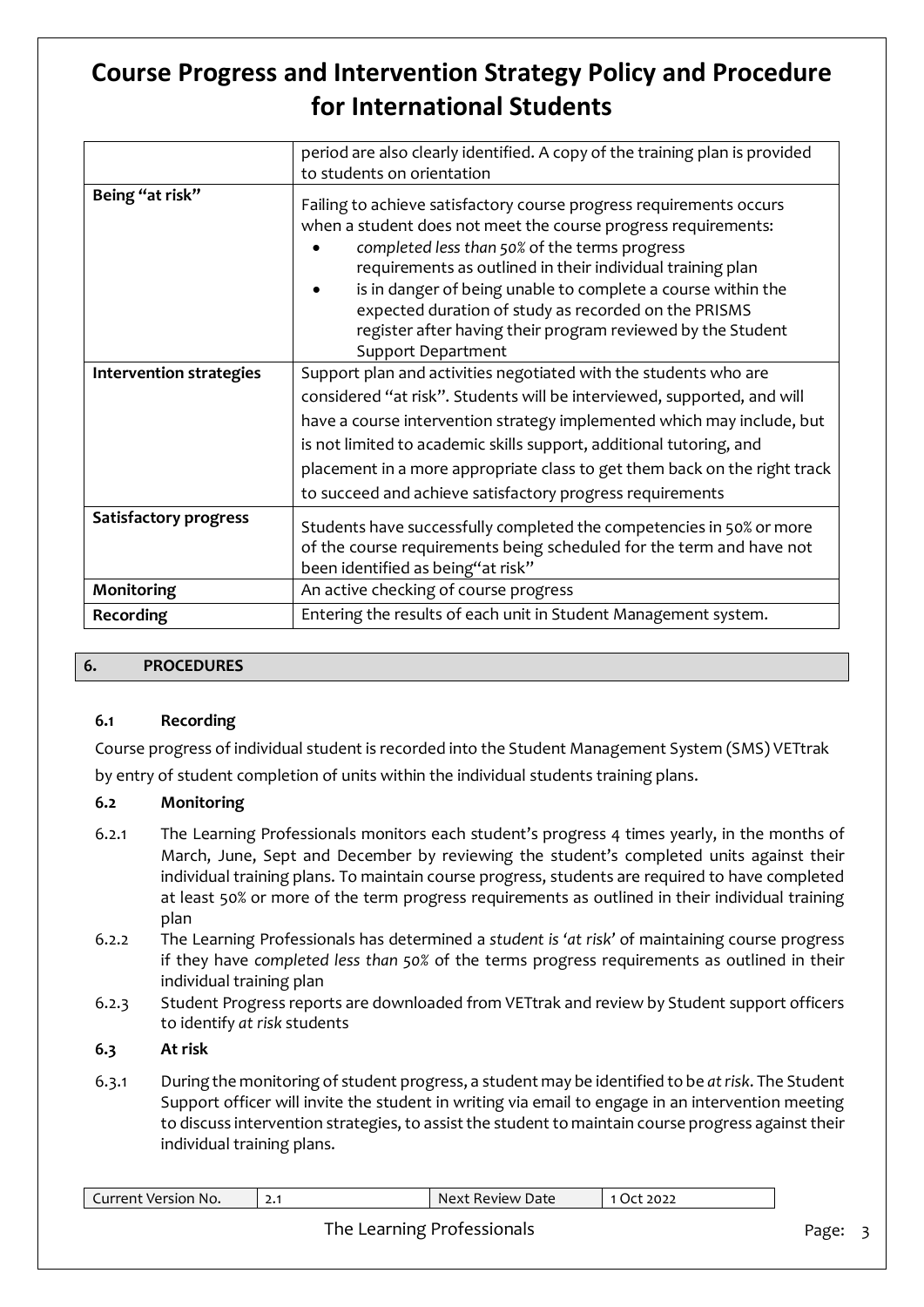## **6.4 Intervention Strategy**

- 6.4.1 During the intervention meeting, the student support officer will determine if there are any underlying reasons that may be affecting the student progress including educational and noneducational issues such as personal problems that lead to unsatisfactory progress
- 6.4.2 Students will also be advised of their obligations to meet course progress benchmarks as outlined in their written agreement
- 6.4.3 Students will be provided with several intervention strategies that will support them to maintain their course progress above the minimum 50% requirement. The strategies may include but are not limited to:
	- Required attendance at mentoring classes to support student progress
	- Required attendance at additional practical classes to support student progress
	- Referral to support services such as financial and health support counselling services
- 6.4.4 All students identified *at risk*, will be monitored by an additional mid-term progress review implemented in February, May, October, and November to provide student support officers with actual progress against the students individual training plans and intervention strategies progress
- 6.4.5 All intervention meetings will be recorded, and all parties will sign and be provided with a copy of the meeting recording for secure confidential record purposes.

### **6.5 Extension of course duration**

- 6.5.1 If, The Learning Professionals deems that the student has been affected by exceptional circumstances beyond their control and as a result is at risk of maintaining course progress, The RTO Manager will be informed and on consideration, may make adjustments to a student's training plan to support their ongoing training. The Learning Professionals must have:
	- assessed that there are compassionate or compelling circumstances and there is evidence to support this assessment
	- implemented, or is in the process of implementing, an intervention strategy for the overseas student who is at risk of not meeting course progress requirements; or
	- approved deferral or suspension of the overseas student's enrolment
- 6.5.2 All extension of course duration will be recorded, and all parties will sign and be provided with a copy of the meeting recording for secure confidential record purposes.

### **6.6 Intention to report**

- 6.6.1 If a student is identified as not making satisfactory course progress in a second consecutive term, The Learning Professionals will notify the student in writing via email of its intention to report their unsatisfactory progress via PRISMS
- 6.6.2 In the written notice, the student will be informed that they can access The Learning Professionals' complaints and appeals process and that the student has 20 working days plus 2 working days for postage handling to do so
- 6.6.3 If a student does make contact and agrees to attend an intervention meeting, The RTO Student support officer, and the RTO Manager (or representative) will meet with the student to discuss their non-satisfactory progress.

| Current Version No. | Next Review Date           | $\vert$ 1 Oct 2022 |       |
|---------------------|----------------------------|--------------------|-------|
|                     | The Learning Professionals |                    | Page: |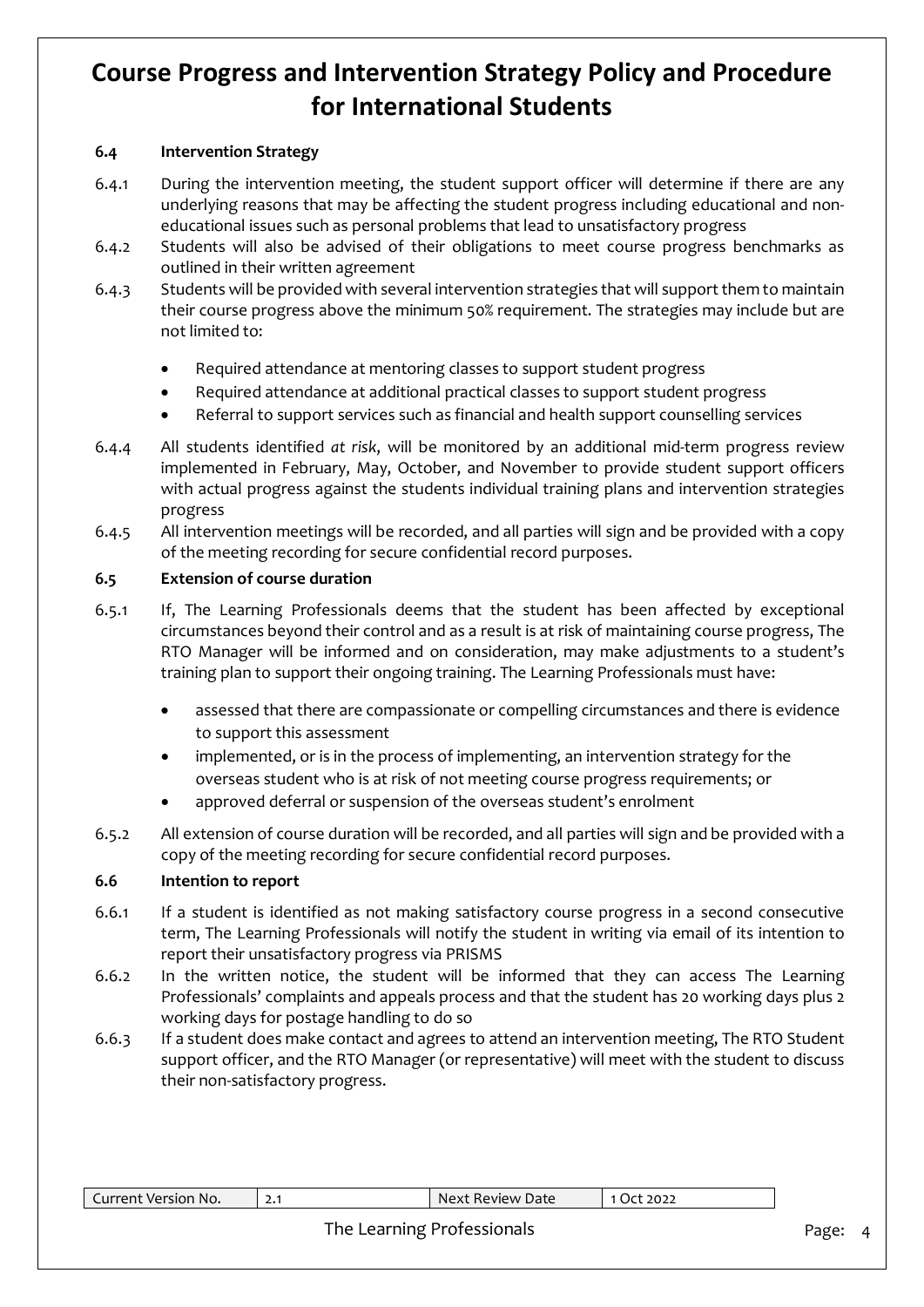## **6.7 Additional intervention**

- 6.7.1 On receival of student appeal, The RTO Manager (or representative) may only agree to further intervention strategies if the proceeding intervention strategy was implemented and applied, with some educational results
- 6.7.2 If this additional intervention strategy is implemented, the student's attendance must be maintained at 100% during the intervention.

## **6.8 Reporting to Department of Home Affairs**

- 6.8.1 Students with unsatisfactory Course progress (below 50% of term requirements) in 2 consecutive terms that:
	- have not engaged in prior agreed intervention; or
	- have engaged in prior agreed intervention and not delivered educational progress acceptable of The Learning Professionals RTO Manager; or
	- have exhausted The Learning Professionals Complaint and Appeals Process

Students will have their enrolment cancelled and reported to the Department of Home Affairs via PRSIMS and may risk having their student visa cancelled. Department of Home Affairs will consider all the information available and if they decide to consider cancellation, Department of Home Affairs will send a Notice of Intention to Consider Cancellation (NOICC) prior to a decision being made to cancel the student's visa. Students will be given an opportunity to respond to the NOICC and explain their situation.

### **7. INTERNAL COURSE PROGRESS MONITORING PROCESS**

#### **7.1 Monitoring schedule**

- 7.1.1 On the following dates (or next working day after) Course progress monitoring reports will be produced from Student Management System and reviewed by the Student Support Team
- 7.1.1.1 All students:
	- 28 March (term 1)
	- 28 June (term 2)
	- 28 Sept (term 3)
	- 28 Dec (Term 4)
- 7.1.1.2 Intervention implemented students:
	- 28 Feb (mid-term 1)
	- 28 Apr (mid-term 2)
	- 28 Aug (mid-term 3)
	- 28 Nov (mid-term 4)

### **7.2 Monitoring report application**

- 7.2.1 A report of all identified at risk students is compiled and intervention meetings are applied for all recognized at risk students recorded into categories
- 7.2.1.1 **Category 1 - 1st report time at risk with 80% or over attendance recorded:** Meeting with Student Support to discuss:

| Current<br>* Version No. | <u>.</u> | : Review Date<br>Next | 2022<br>٦٣. |
|--------------------------|----------|-----------------------|-------------|
|                          |          |                       |             |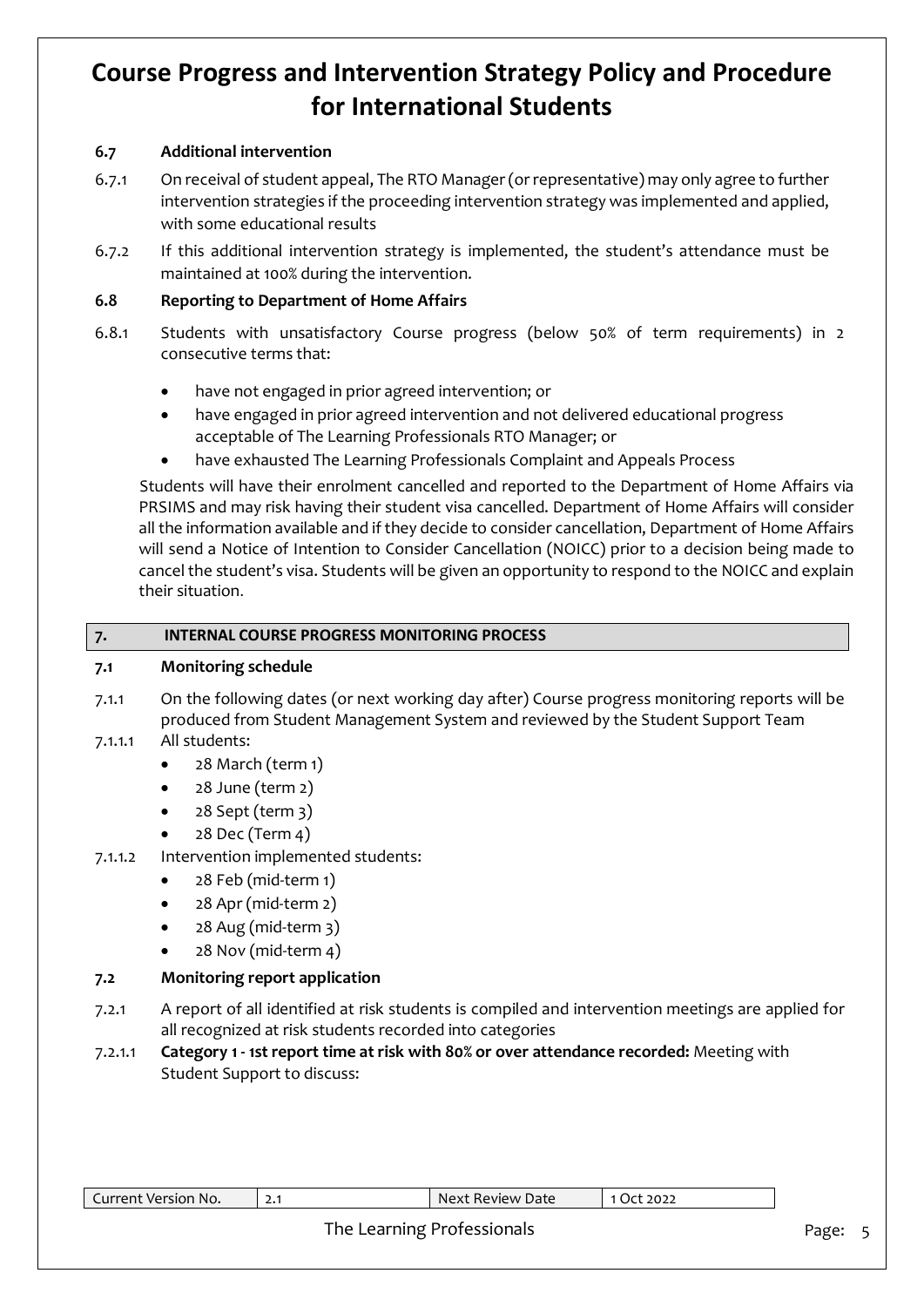- Current course progress
- Student progress requirements
- Compassionate or compelling circumstances
- Develop intervention strategy

### **7.2.1.2 Category 2 - 1st report time with between 70-80% attendance recorded:**

Meeting with Student support officer and RTO Manager (or representative) to discuss:

- Current course progress
- Current course attendance
- Student progress requirements
- Student attendance requirements
- Compassionate or compelling circumstances
- Develop intervention strategy

## **7.2.1.3 Category 3 - 2nd (or more) times reported at risk:**

Meeting with Student support officer and RTO Manager (or representative) to discuss:

- Current Intervention strategies in place
- Current course progress
- Current course attendance
- Student progress requirements
- Student attendance requirements
- Compassionate or compelling circumstances
- Develop further intervention strategies or intention to report

### **7.3 Notification of at risk due to course progress**

7.3.1 All students identified as being "at risk" of course progress requirements will be sent a letter by email requiring them to attend at an intervention meeting. The Letter is emailed via VETtrak for recording purposes (See Appendix 1 for the Letter template).

### **7.4 Intervention meeting record**

- 7.4.1 All parties to engage in two-way conversation to determine contributing factors relating to insufficient course progress including:
	- Educational issues and
	- Non-educational issues and
	- Compassionate or compelling circumstances
- 7.4.2 All contributing factors are to be recorded in the intervention strategy report
- 7.4.3 All parties to engage in two-way conversation to determine support strategies to rectify current course progress deficiency
- 7.4.4 All support strategies are to be recorded in the intervention strategy report
- 7.4.5 Student support strategy report is to be signed by all parties and a copy recorded in student file for recording purposes (See Appendix 2 for Course progress Intervention Strategy Form)

### **7.5 Intervention strategies implementation**

- 7.5.1 Student support strategy is to be implemented by the RTO Manager (or assigned delegate). All parties staff that are required to participate in the intervention strategies to support the student are to meet to discuss process for action
- 7.5.2 All parties are to report on the progress of the intervention on a fortnightly basis to the assigned student support officer

| urrent<br>Versior<br>NO.<br>rent | ا • 4 | NΑ<br>Date<br>י ⁄וים שו | $\sim$ $\sim$ $\sim$<br>$\mathcal{L}$<br>--- |
|----------------------------------|-------|-------------------------|----------------------------------------------|
|                                  |       |                         |                                              |

## The Learning Professionals **Page: 6** Page: 6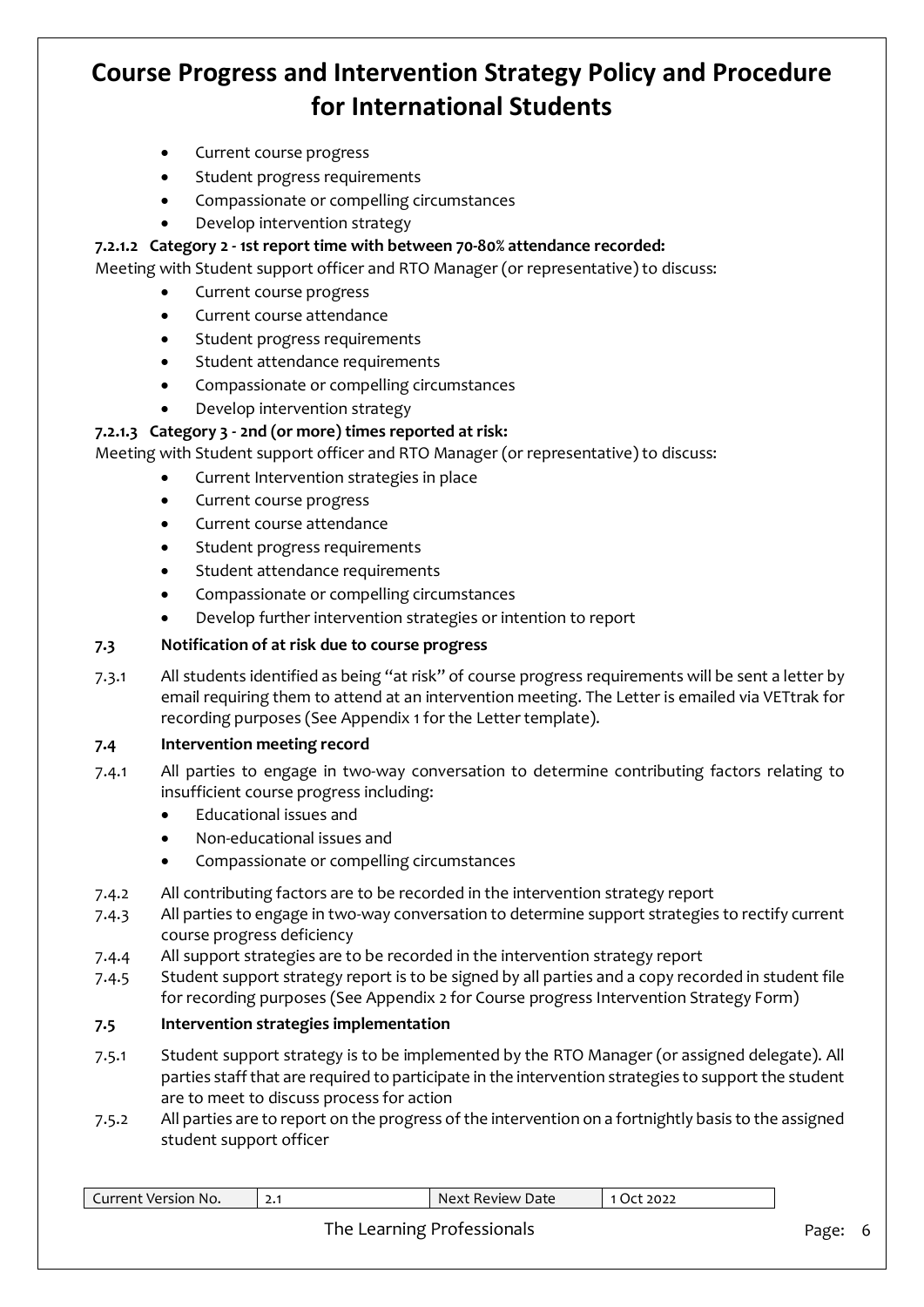7.5.3 If any breaches of the approved intervention arise from any party the assigned student intervention officer is to report to the RTO Manager of the breach for action

## **7.6 Notice of Intention to Report**

- 7.6.1 Students with unsatisfactory educational progress (below 50% of term requirements) that
	- have not engaged in prior agreed intervention; or
	- have engaged in prior agreed intervention and not delivered educational progress acceptable of The Learning Professionals RTO Manager

Will be issued with an intent to report notification (See Appendix 2 for Intention to Report Letter template).

## **7.7 Cancellation of enrolment and report unsatisfactory progress**

- 7.7.1 The Learning Professionals will cancel student enrolment (Refer to Leave Suspension Deferral and Cancellation Policy and Procedure for the details of cancellation student's enrolment) if:
	- 7.7.1.1 the internal and external complaints processes have been completed and the decision or recommendation supports the registered provider; or
	- 7.7.1.2 the student has chosen not to access the internal complaints and appeals process within the 20 working days period; or
	- 7.7.1.3 the student has chosen not to access the external complaints and appeals process; or
	- 7.7.1.4 the student withdraws from the internal or external appeals processes by notifying The Learning Professionals in writing.
- 7.7.2 The Learning Professionals will report the cancellation of student's enrolment due to unsatisfactory course progress in PRISMS.

| Current Version No. | Next Review Date           | 1 Oct 2022 |       |
|---------------------|----------------------------|------------|-------|
|                     |                            |            |       |
|                     | The Learning Professionals |            | Page: |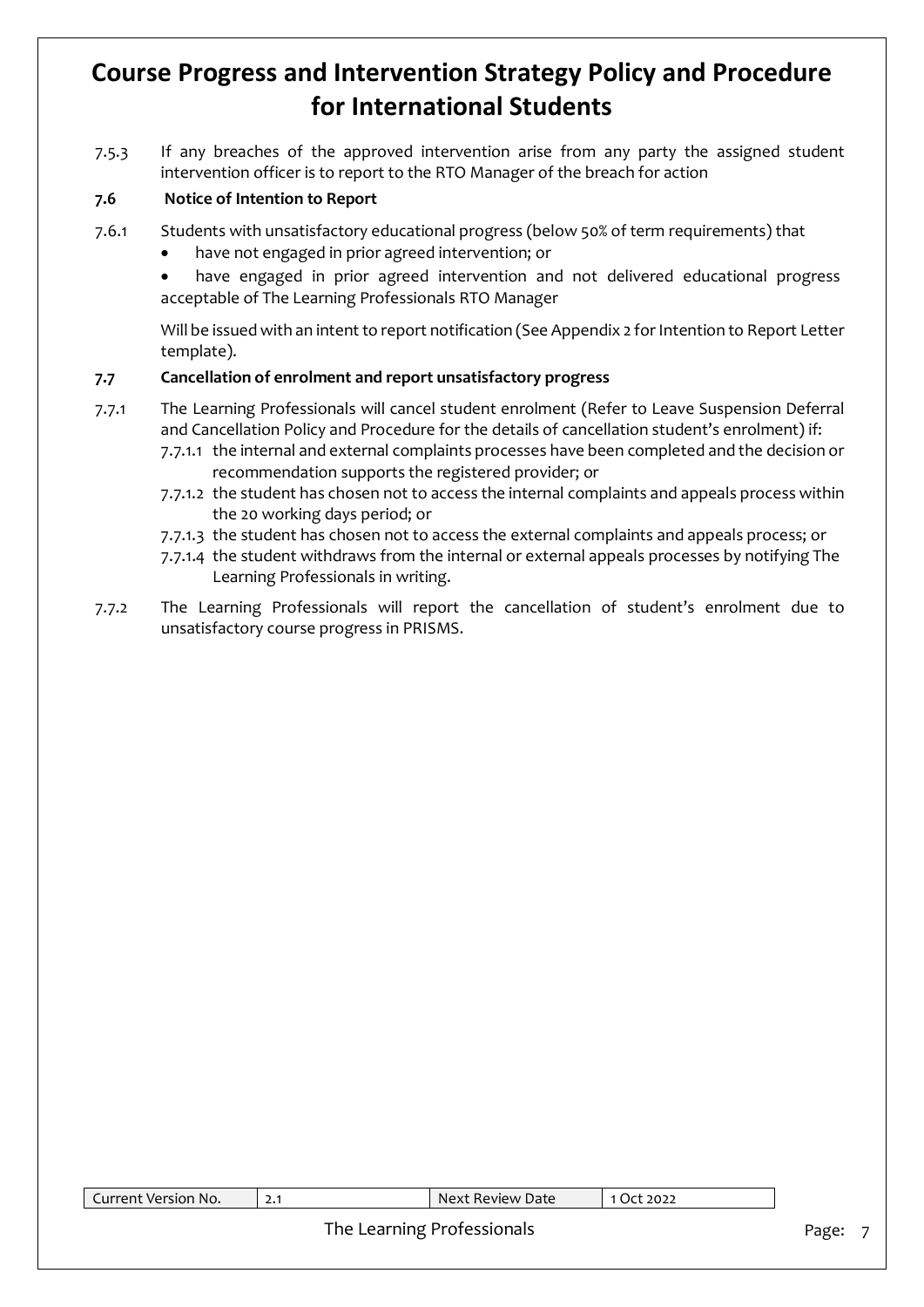## **APPENDIX 1 Unsatisfactory course progress advice letter**

(Todays date) (Student full name) (Street address), (Suburb), (State), (postcode).

## **Re: First 'at risk' of unsatisfactory course progress advice**

Dear (Student full name)

Your enrolment in the course [course] began on [course commencement date]. Within your Written Agreement and during your Orientation program, you were informed of the student visa condition relating to course progress. You were also informed that The Learning Professionals monitors course progress of international students to maintain compliance with the [National Code of Practice for](https://www.legislation.gov.au/Details/F2017L01182)  [Providers of Education and Training to Overseas Learners 2018,](https://www.legislation.gov.au/Details/F2017L01182) Standard 8. A student has made unsatisfactory progress if the student has not successfully completed or demonstrated competency in at least 50% of the course requirements in a study period.

You have been identified as 'at risk' of making unsatisfactory progress, with less than 50% completion on [date of identification] and The Learning Professionals, will now be implementing our intervention strategy. You are required to attend an intervention meeting **[on or before date/]**. You also need to be aware that unsatisfactory course progress in two consecutive study periods for a course could lead to your enrolment being cancelled and reported to the Department of Home Affairs via PRISMS. This could result in the cancellation of your student visa.

You may bring a friend or support person with you, if you wish to attend any meetings.

Kind regards

**The Learning Professionals RTO 20665 CRICOS 03902D** [www.thelearningprofessionals.com.au](https://lpcomm.sharepoint.com/sites/TheLearningProfessionals/In%20Progress/Hien/The%20Learning%20Professionals/Policy/Proofread/www.thelearningprofessionals.com.au) E-mail: [admin@thelearningprofessionals.com.au](mailto:admin@thelearningprofessionals.com.au) Phone: 1300 043 045

| Current Version No.        | 2.1 | Next Review Date | 1 Oct 2022 |         |  |
|----------------------------|-----|------------------|------------|---------|--|
| The Learning Professionals |     |                  |            | Page: 8 |  |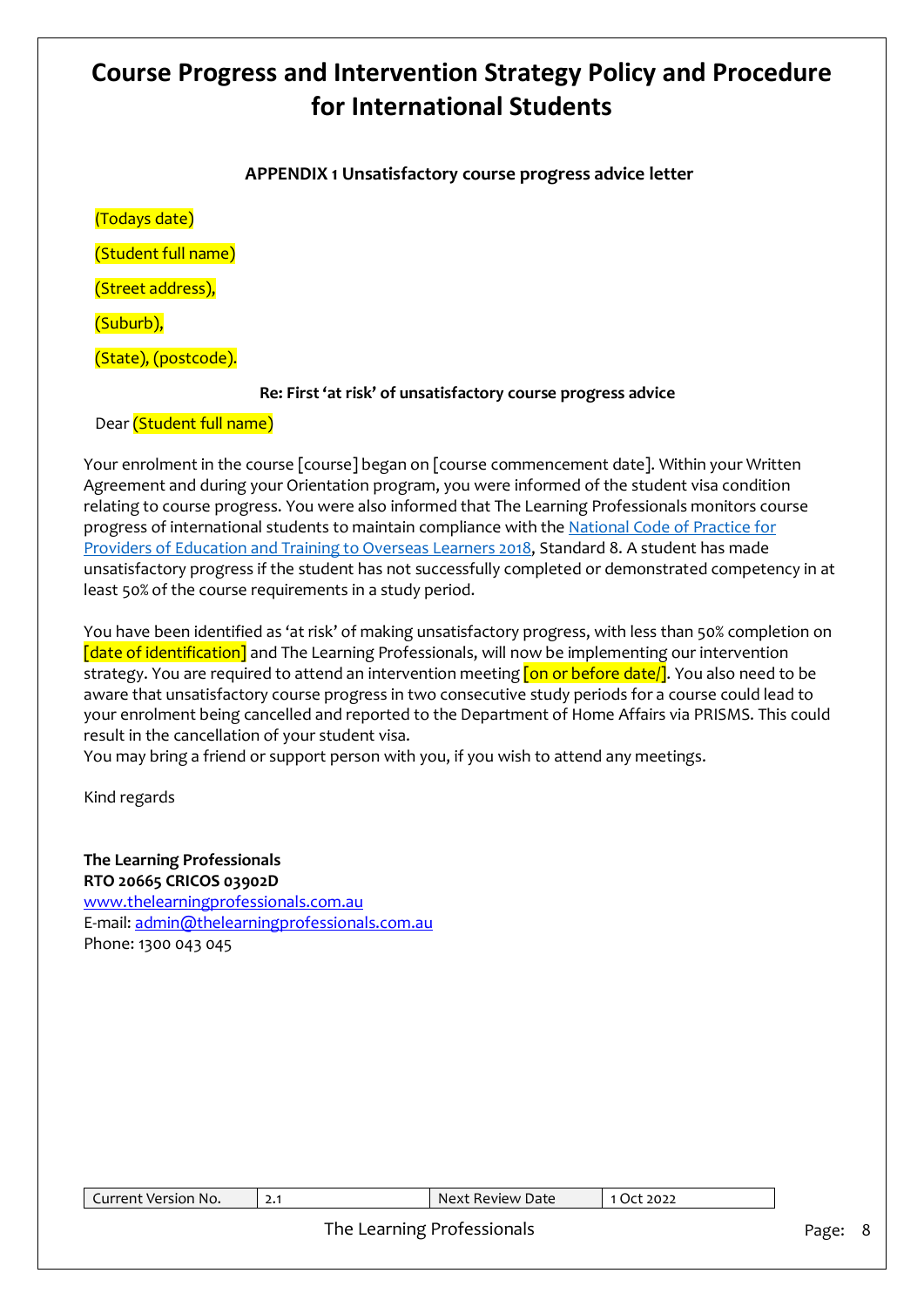**APPENDIX 2 Intention to Report for Unsatisfactory Course Progress Letter**

(Todays date)

(Student full name)

(Street address),

(Suburb),

(State), (postcode).

## **Re: Intention to Report for Unsatisfactory Course Progress**

Dear (Student full name),

Your enrolment in the course [course] began on [course commencement date]. Within your Written Agreement and during your Orientation program, you were informed of the student visa condition relating to course progress. You were also informed that The Learning Professionals monitors course progress of international students to maintain compliance with th[e National Code of Practice for](https://www.legislation.gov.au/Details/F2017L01182)  [Providers of Education and Training to Overseas Learners 2018,](https://www.legislation.gov.au/Details/F2017L01182) Standard 8. A student has made unsatisfactory progress if the student has not successfully completed or demonstrated competency in at least 50% of the course requirements in a study period.

You were first identified as 'at risk' of making an unsatisfactory progress with less than 50% completion on **[date of identification]** and The Learning Professionals implemented an intervention strategy **[on**] date]. At this point the Student Support Officer advised you that unsatisfactory course progress in two consecutive study periods for a course could lead to your enrolment being cancelled and reported to the Department of Home Affairs and could result in the cancellation of your student visa. To assist students to meet course progress requirement, The Learning Professionals has implemented the course progress intervention strategy.

You now have been assessed as making unsatisfactory progress in the second consecutive study period and as a result you have now breached the course progress requirements under Standard 8 National Code 2018. In accordance Standard 8, we must now inform you of The Learning Professionals intention to report to the Department of Home Affairs through PRISMS for unsatisfactory progress in two consecutive study periods. This action automatically alerts Department of Home Affairs.

If you think there are reasons why you should not be reported, you may appeal against The Learning Professionals decision. You may appeal if you believe one or more of the following have happened:

- The Learning Professionals has not recorded or calculated your results correctly
- There are compassionate or compelling reasons which have contributed to your unsatisfactory progress
- The Learning Professionals has not implemented our intervention strategy in accordance Standard 8
- The Learning Professionals has not made the following policies available to students:
	- Complaint/Appeals policy and procedure
		- Fees and Refund policy and procedure
		- Course progress policy and procedure
		- Attendance policy and procedure

| Current Version No.        | 2.1 | Next Review Date | 1 Oct 2022 |  |  |
|----------------------------|-----|------------------|------------|--|--|
| The Learning Professionals |     |                  |            |  |  |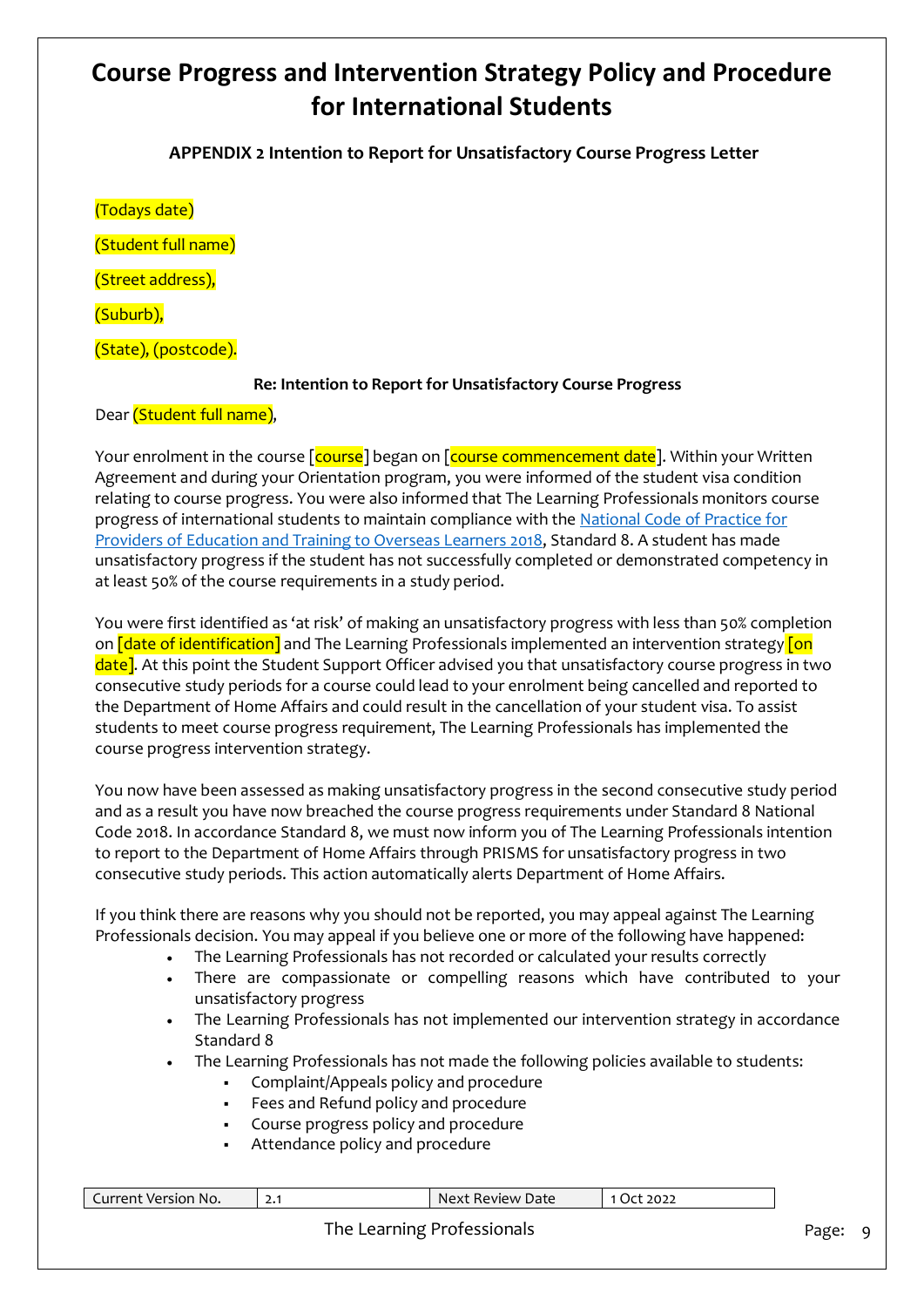Cancelation/withdrawal policy and procedure

The procedure for making an appeal is available in The Learning Professionals Complaints and Appeals Policy and Procedure. You have 20 working days plus 2 days for postage from the date of this letter to make your appeal. During this time (and if you choose to make an appeal, while your appeal is being considered) you must continue to attend classes and work towards completing course requirements.

You may bring a friend or support person with you, if you wish to attend any meetings.

Yours sincerely,

## **The Learning Professionals RTO 20665 CRICOS 03902D** [www.thelearningprofessionals.com.au](https://lpcomm.sharepoint.com/sites/TheLearningProfessionals/In%20Progress/Hien/The%20Learning%20Professionals/Policy/Proofread/www.thelearningprofessionals.com.au) E-mail: [admin@thelearningprofessionals.com.au](mailto:admin@thelearningprofessionals.com.au)

Phone: 1300 043 045

| Current Version No.        | - 2.1 | Next Review Date | 1 Oct 2022 |  |
|----------------------------|-------|------------------|------------|--|
| The Learning Professionals |       |                  |            |  |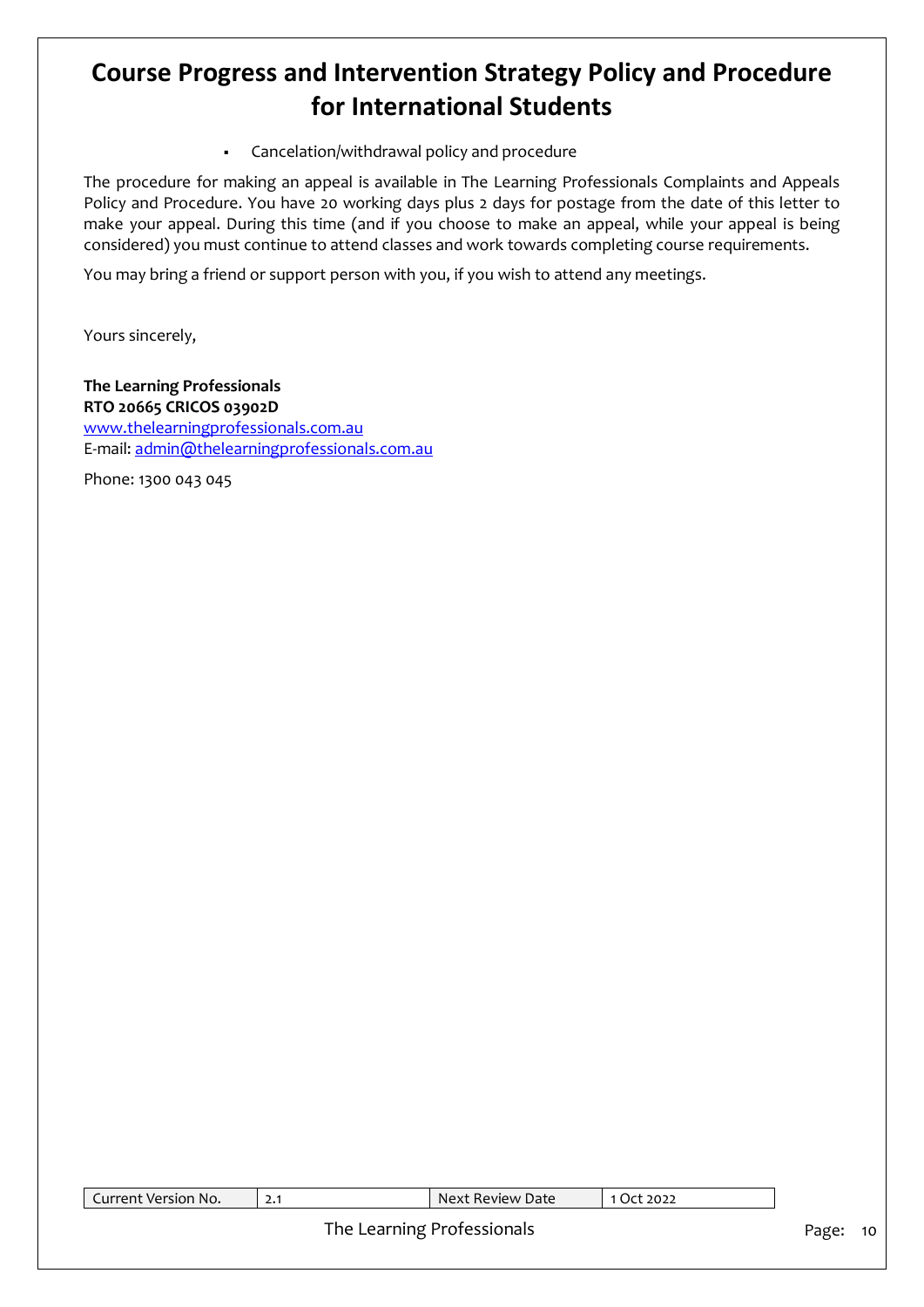**APPENDIX 3 – Course Progress Intervention Strategy Form**

| <b>Course Progress Intervention Strategy Form</b>                                                                                                                     |                                                                                                                                                                                                                                                                                                                                                                                                                                                                                                             |  |  |  |
|-----------------------------------------------------------------------------------------------------------------------------------------------------------------------|-------------------------------------------------------------------------------------------------------------------------------------------------------------------------------------------------------------------------------------------------------------------------------------------------------------------------------------------------------------------------------------------------------------------------------------------------------------------------------------------------------------|--|--|--|
| <b>Student name:</b>                                                                                                                                                  |                                                                                                                                                                                                                                                                                                                                                                                                                                                                                                             |  |  |  |
| Other parties present<br>on behalf of the<br>Student:                                                                                                                 |                                                                                                                                                                                                                                                                                                                                                                                                                                                                                                             |  |  |  |
| <b>Student Support</b><br>Officers name:                                                                                                                              |                                                                                                                                                                                                                                                                                                                                                                                                                                                                                                             |  |  |  |
| Other parties present<br>on behalf of the RTO:                                                                                                                        |                                                                                                                                                                                                                                                                                                                                                                                                                                                                                                             |  |  |  |
| Date of Intervention<br><b>Meeting:</b>                                                                                                                               |                                                                                                                                                                                                                                                                                                                                                                                                                                                                                                             |  |  |  |
|                                                                                                                                                                       | Issues discussed that may have contributed to insufficient course progress                                                                                                                                                                                                                                                                                                                                                                                                                                  |  |  |  |
| Issues with course delivery<br>Ш<br>Issues with course resources<br>П<br>Issues with other students<br>Issues with trainers/assessors<br>Other educational issue<br>П | Educational issues discussed - if any points apply, please record details in space provided below                                                                                                                                                                                                                                                                                                                                                                                                           |  |  |  |
| Issues of a personal nature<br>Financial<br>Work<br>Family<br>$\mathbf{I}$<br>Other<br>П                                                                              | Non-Educational issues discussed - if any points apply, please record details in space provided below                                                                                                                                                                                                                                                                                                                                                                                                       |  |  |  |
| <b>Exceptional circumstanced identified</b>                                                                                                                           |                                                                                                                                                                                                                                                                                                                                                                                                                                                                                                             |  |  |  |
| Exceptional circumstances include:                                                                                                                                    |                                                                                                                                                                                                                                                                                                                                                                                                                                                                                                             |  |  |  |
| u<br>classes                                                                                                                                                          | serious illness or injury, where a medical certificate states that the overseas student was unable to attend                                                                                                                                                                                                                                                                                                                                                                                                |  |  |  |
| Ш<br>should be provided)                                                                                                                                              | bereavement of close family members such as parents or grandparents (where possible a death certificate                                                                                                                                                                                                                                                                                                                                                                                                     |  |  |  |
|                                                                                                                                                                       | major political upheaval or natural disaster in the home country requiring emergency travel that has                                                                                                                                                                                                                                                                                                                                                                                                        |  |  |  |
| Ш<br>include:                                                                                                                                                         | impacted on the overseas student's studies; or<br>a traumatic experience, (these cases should be supported by police or psychologists' reports) which could                                                                                                                                                                                                                                                                                                                                                 |  |  |  |
| O                                                                                                                                                                     | involvement in, or witnessing of a serious accident; or                                                                                                                                                                                                                                                                                                                                                                                                                                                     |  |  |  |
| O<br>$\Box$                                                                                                                                                           | witnessing or being the victim of a serious crime, and this has impacted on the overseas student<br>where the registered provider was unable to offer a pre-requisite unit, or the overseas student has failed<br>a pre-requisite unit and therefore faces a shortage of relevant units for which they are eligible to enrol<br>All Exceptional Circumstanced must be supported by verifying evidence. The RTO must be involved with the<br>intervention once exceptional circumstanced have been declared. |  |  |  |
|                                                                                                                                                                       |                                                                                                                                                                                                                                                                                                                                                                                                                                                                                                             |  |  |  |
| Current Version No.                                                                                                                                                   | Next Review Date<br>1 Oct 2022<br>2.1                                                                                                                                                                                                                                                                                                                                                                                                                                                                       |  |  |  |
|                                                                                                                                                                       | The Learning Professionals<br>Page:<br>-11                                                                                                                                                                                                                                                                                                                                                                                                                                                                  |  |  |  |